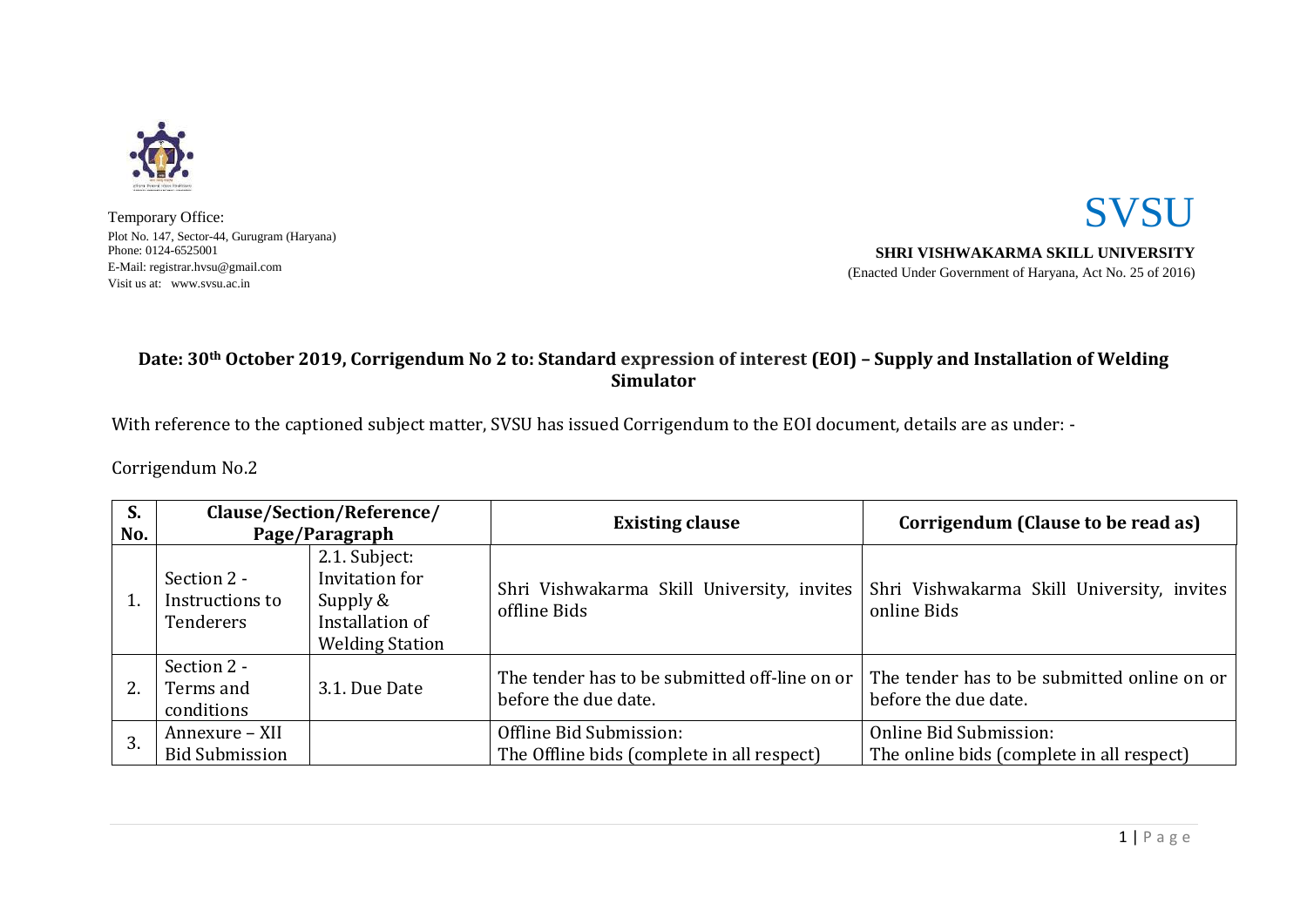| 4. | Section 3 -<br>Terms and<br>Conditions     | 3.15 Rate contract<br>with DGS&D or<br>DS&D (Haryana):                                     | Rate contract with DGS&D or DS&D<br>(Haryana): If the supplier or their Principals<br>are on rate contract with DGS&D or DS&D<br>shall<br>(Haryana),<br>this<br>be<br>mentioned<br>specifically in the offer and a photocopy of<br>the same, duly attested, may be appended.                                                                                                                                                                                                                                                                                                                | Rate contract with GEM or DS&D (Haryana):<br>If the supplier or their Principals are on rate<br>contract with GEM or DS&D (Haryana), this<br>shall be mentioned specifically in the offer<br>and a photocopy of the same, duly attested,<br>may be appended.                                                                                                                                                                                                                                                                                                                                 |  |
|----|--------------------------------------------|--------------------------------------------------------------------------------------------|---------------------------------------------------------------------------------------------------------------------------------------------------------------------------------------------------------------------------------------------------------------------------------------------------------------------------------------------------------------------------------------------------------------------------------------------------------------------------------------------------------------------------------------------------------------------------------------------|----------------------------------------------------------------------------------------------------------------------------------------------------------------------------------------------------------------------------------------------------------------------------------------------------------------------------------------------------------------------------------------------------------------------------------------------------------------------------------------------------------------------------------------------------------------------------------------------|--|
| 5. | Section 3 -<br>Terms and<br>Conditions     | 3.12 Delivery and<br>Documents                                                             | Delivery of the goods should be made within<br>a maximum of 04 to 06 weeks from the date<br>of placement of purchase order at Shri<br>Vishwakarma Skill University, Transit Office:<br>Plot No. 147, Sector 44, Gurugram or at that<br>place to be informed by the SVSU.                                                                                                                                                                                                                                                                                                                    | Delivery of the goods should be made within<br>a maximum of 08 to 10 weeks from the date<br>of placement of purchase order at Shri<br>Vishwakarma Skill University, Transit Office:<br>Plot No. 147, Sector 44, Gurugram or at that<br>place to be informed by the SVSU.                                                                                                                                                                                                                                                                                                                     |  |
| 6. | Annexure - XI<br>Price Bid                 | Point 3 - Delivery<br>Period                                                               | Delivery Period: 04 to 06 weeks from the<br>date of placement of purchase order.                                                                                                                                                                                                                                                                                                                                                                                                                                                                                                            | Delivery Period: 08 to 10 weeks from the date<br>of placement of purchase order.                                                                                                                                                                                                                                                                                                                                                                                                                                                                                                             |  |
| 7. | Section 3 -<br>Terms and<br>Conditions     | 3.13 Liquidated<br><b>Damages</b><br>(L.D)/Penalty for<br>Non-execution of<br><b>Order</b> | If a supplier fails to execute the order in time<br>as per the terms and conditions stipulated<br>therein, it will be open to the purchaser to<br>recover liquidated damages for delay in<br>delivery and installation from the supplier at<br>the rate 1% (one percent) of the total cost of<br>the material/contract per day or such other<br>amount as the Registrar, SVSU, Gurugram<br>may decide till the supply/work remains<br>incomplete, provide that the total amount of<br>the compensation shall not exceed 10% (ten<br>percent) of the total cost of the<br>material/contract. | If a supplier fails to execute the order in time<br>as per the terms and conditions stipulated<br>therein, it will be open to the purchaser to<br>recover liquidated damages for delay in<br>delivery and installation from the supplier at<br>the rate 1% (one percent) of the total cost of<br>the material/contract per week or such other<br>amount as the Registrar, SVSU, Gurugram<br>may decide till the supply/work remains<br>incomplete, provide that the total amount of<br>the compensation shall not exceed 10% (ten<br>percent) of the total cost of the<br>material/contract. |  |
| 8. | ANNEXURE - II,<br>Section 4 -<br>Technical | Details of<br>requirements and<br>technical                                                |                                                                                                                                                                                                                                                                                                                                                                                                                                                                                                                                                                                             | Supplier can quote price for both AR and VR<br>technologies<br>for<br>welding<br>simulator<br>separately.                                                                                                                                                                                                                                                                                                                                                                                                                                                                                    |  |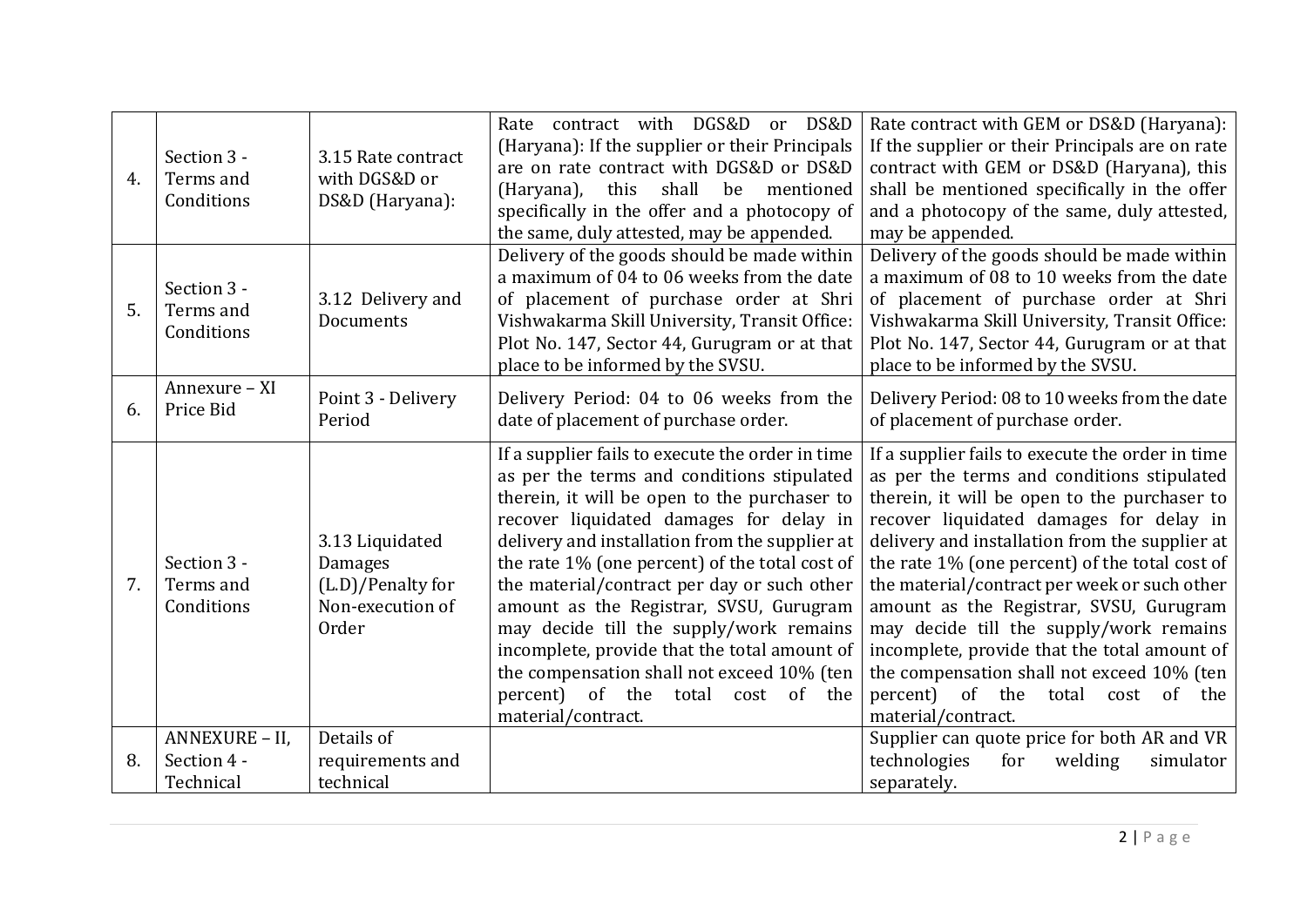| Specification and $ $ specifications of |         |                                            |
|-----------------------------------------|---------|--------------------------------------------|
| Compliance                              | machine | Please find below the updated Requirements |
| Sheet                                   |         | and Technical specification and Compliance |
|                                         |         | Sheet of Welding simulator (Annexure – II) |
|                                         |         |                                            |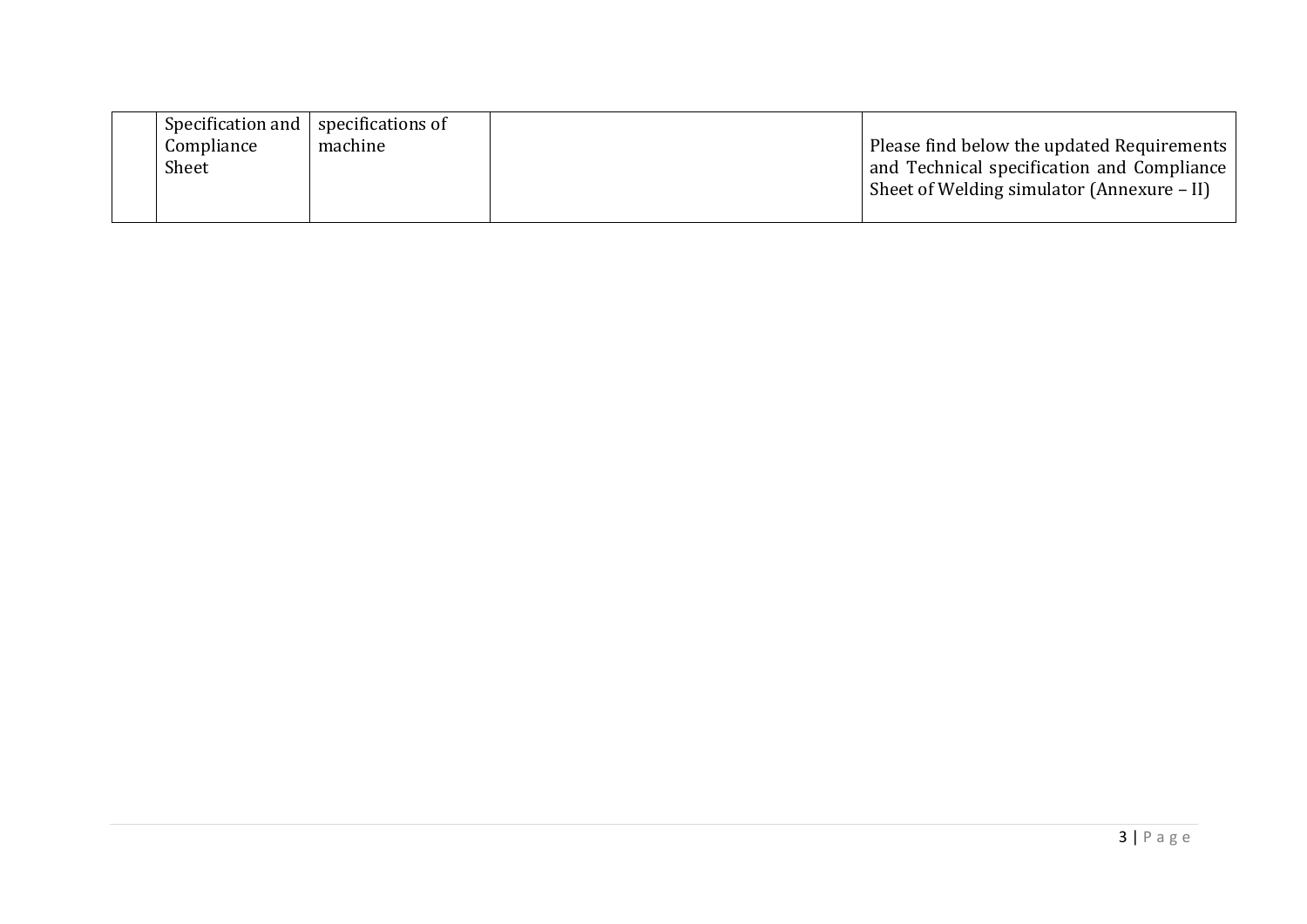# **<< Organization Letter Head >>**

## **3. Technical Specification and Compliance Sheet Specification and Requirements of Welding Simulator: -**

**Requirement with specifications:** Virtual simulation device for welding trade to train students on SMAW, GMAW, FCAW and GTAW welding virtually without producing any real arc and real fumes new innovative tool for welding education (including of all necessary if required software cd & accessories).

**Tender Criterion (Welding Simulator):** The Purpose of buying the welding simulator is for proper education of students & make them employable in Industry. Hence the equipment availability & reliability should be in high order with latest version. In order to ensure flaw less service back up and 100% Equipment availability without any down time is necessary.

- 1. The offered Model of OEM must be working in Indian Conditions, without any Problems. Minimum 2 performance reports to be submitted.
- 2. Company should have Experience in installation, Service and Training of such welding simulators in Indian Environment. Detailed list to be submitted.
- 3. OEM should have service bench in the nearest possible locations to the University; and the OEM should also have spares etc. stored in India (nearest possible location).
- 4. The simulation must be 100% virtual meaning thereby, no consumables (wire, gas, metal plates) should be required.
- 5. The tenderer should be able to provide support for hardware (Spare and consumable) components and for the software for a minimum period of 10 years from the date of commissioning.
- 6. The tenderer should provide free updates for the software installed time to time.
- 7. The welding Simulation systems should be complete in all respect including spares for 3 years and accessories including but not limitation to following.
- 8. The tenderer should provide Relevant manuals, literature and standard Programme tutorials.

| <b>SCOPE OF SUPPLY AT SITE</b>            |                  |
|-------------------------------------------|------------------|
| Welding Simulator set including           | 2 Nos.           |
| display and CPU                           |                  |
| GMAW, SMAW, FCAW and GTAW                 | 2 Nos. each      |
| <b>Torch SET</b>                          |                  |
| Software DVD or CD                        | 2 Nos. with free |
|                                           | updates          |
| Butt weld, Fillet weld, Lap weld, Pipe to | 2 Nos.           |
| Plate weld and Pipe to Pipe weld          |                  |
| Haptic plates                             |                  |
| Reality head gear                         | 2 Nos.           |
| <b>Work Positioner Stand</b>              | 2 Nos.           |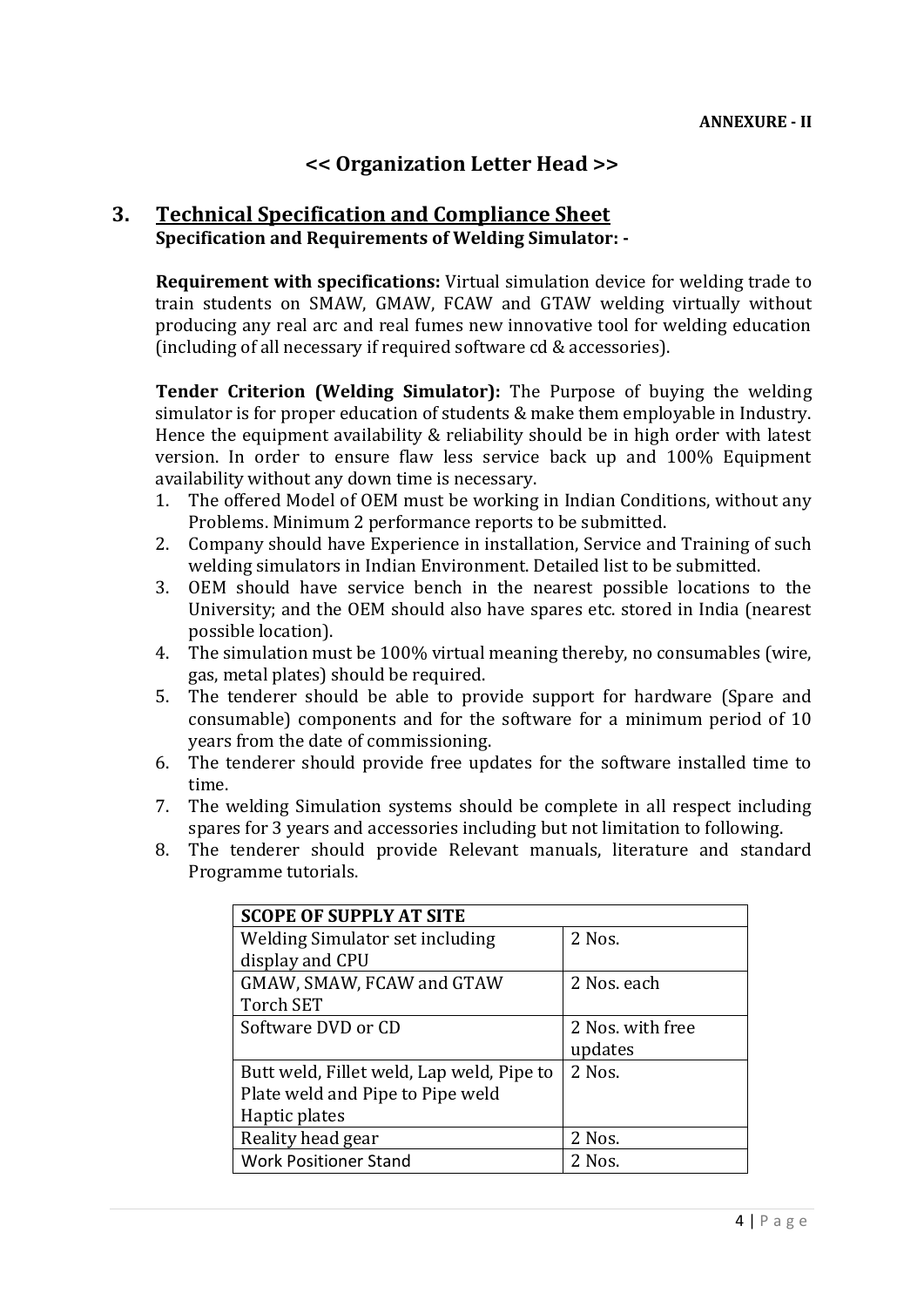**Technical Specifications:** Welding Simulator for SMAW/GTAW/GMAW **PURPOSE:** Virtual Simulation Device for Welding Trade; A Device must be able to train student SMAW, GMAW, FCAW and GTAW welding virtually and must not produce any real arc and real fume.

| Name of the Machine: Welding Simulator (VIRTUAL REALITY) |                                            |  |  |
|----------------------------------------------------------|--------------------------------------------|--|--|
|                                                          | Compliance<br>(Y/N)                        |  |  |
| <b>WELDING PARAMETERS IN THE SIMULATOR</b>               |                                            |  |  |
| <b>VISION TECHNOLOGY</b>                                 | <b>VIRTUAL REALITY</b>                     |  |  |
| <b>INPUT SUPPLY</b>                                      | SINGLE PHASE 110 - 230V, 50 - 60 HZ, 0.5 - |  |  |
|                                                          | <b>11A</b>                                 |  |  |
| <b>LEARNING CONCEPTS</b>                                 | BUTT, FILLET, PIPE TO PIPE AND PIPE TO     |  |  |
|                                                          | <b>PLATE</b>                               |  |  |
| <b>WELDING POSITION -</b>                                | 1G TO 4G (UP TO OVERHEAD), 5G FOR PIPE     |  |  |
| <b>BASIC</b>                                             |                                            |  |  |
| <b>SKILLS LEARNED</b>                                    | STICK OUT, SPEED, TORCH ANGLE              |  |  |
| <b>TYPE OF WORK PIECES</b>                               | HAPTIC WORK PIECES (NON-METALLIC)          |  |  |
| <b>WORK STAND</b>                                        | FACILITY TO FIX THE JOB IN ALL             |  |  |
|                                                          | <b>POSITIONS</b>                           |  |  |
| <b>ANALYSIS MODES</b>                                    | VIDEO PLAYBACK WITH OPTION OF              |  |  |
| <b>REPORTS</b>                                           | <b>VIEWING FROM DIFFERENT ANGLES</b>       |  |  |
| <b>EVALUATION</b>                                        | OBJECTIVE (SCORE) / GRAPHICAL              |  |  |
| METHODOLOGY                                              | (TRENDS) EVALUATION                        |  |  |
| <b>VIEWING POINTS</b>                                    | ON HELMET, SIMULATOR SCREEN                |  |  |
| <b>SYSTEM CONSTRUCTION</b>                               | WELDING SIMULATOR SYSTEM SHOULD BE         |  |  |
|                                                          | SUPPLIED AS A SINGLE UNIT WITH             |  |  |
|                                                          | INTEGRATED DISPLAY SCREEN. (EASY           |  |  |
|                                                          | INSTALLATION AND MOBILITY IS A MUST).      |  |  |
|                                                          | NO EXTERNAL STEEL PARTS PERMITTED          |  |  |
|                                                          | <b>FOR SAFETY REASONS.</b>                 |  |  |
| <b>INPUT METHOD AND</b>                                  | TOUCH SCREEN AND EASY TO                   |  |  |
| <b>GRAPHIC USER</b>                                      | <b>UNDERSTAND AND USE GUI</b>              |  |  |
| <b>INTERFACE</b>                                         |                                            |  |  |
| <b>MENU LANGUAGE</b>                                     | HINDI AND ENGLISH MANDATORY                |  |  |
| <b>DISPLAY SCREEN</b>                                    | <b>20 INCH AND ABOVE WITH TOUCH SCREEN</b> |  |  |
|                                                          | <b>FACILITY</b>                            |  |  |
| PROTECTION AGAINST                                       | OVER CURRENT, UNDER VOLTAGE, OVER          |  |  |
|                                                          | <b>VOLTAGE, SHORT CURRENT</b>              |  |  |
| <b>TRACKING SYSTEM</b>                                   | MAGNETIC FOR PRECISE WELD TRACKING         |  |  |

### **Details of requirements and technical specifications of machine**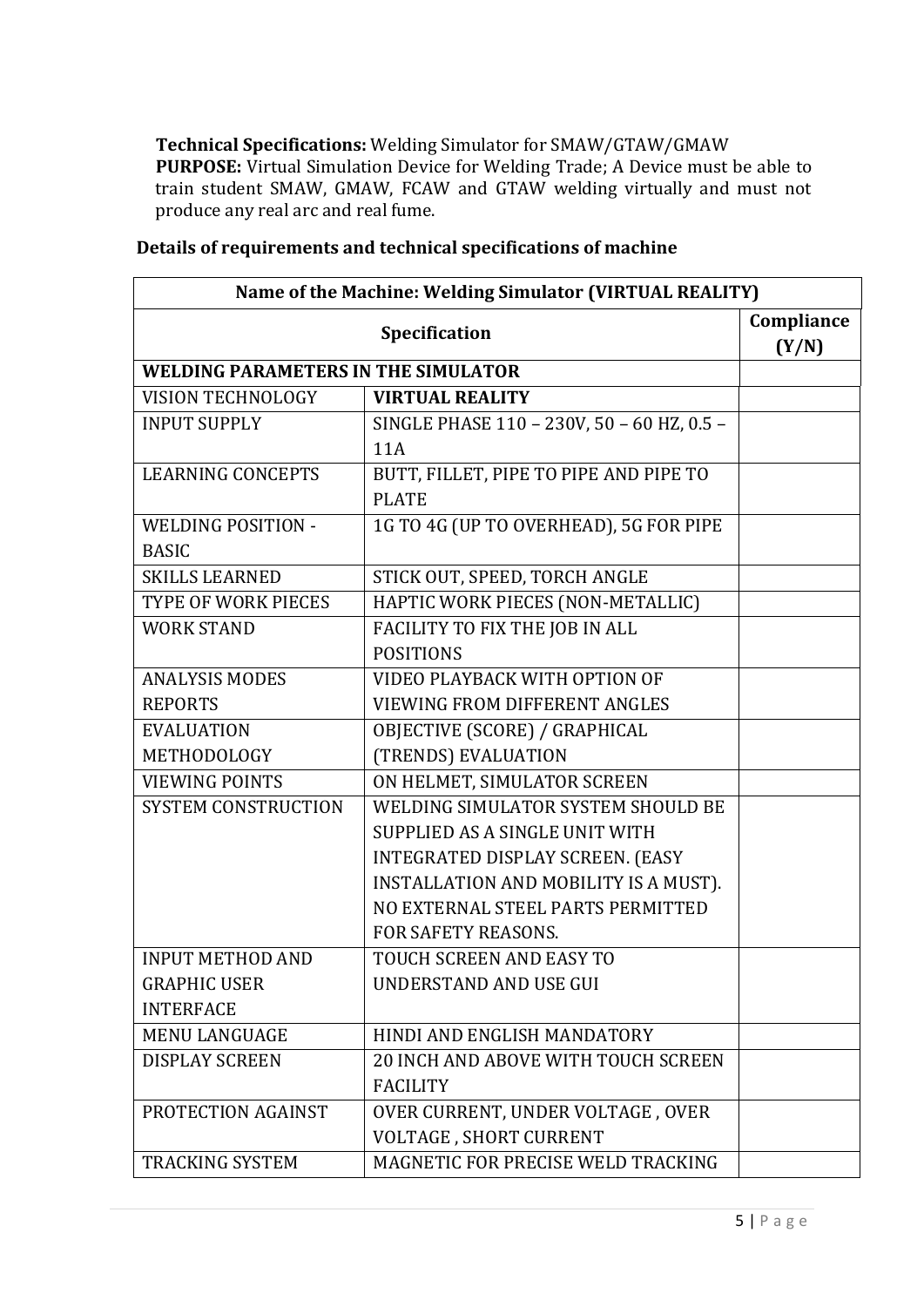| <b>SIMULATION</b>           | 100% VIRTUAL                             |  |
|-----------------------------|------------------------------------------|--|
| <b>EVALUATION</b>           | EVERY WELD BEAD TO BE EVALUATED BY       |  |
|                             | THE SIMULATOR                            |  |
| <b>GUIDANCE FOR IDEAL</b>   | <b>CONTINUOUS</b>                        |  |
| VISION DURING WELDING       |                                          |  |
| <b>MAINTENANCE AND</b>      | <b>ONLINE</b>                            |  |
| <b>UPDATE</b>               |                                          |  |
| NETWORKING OF               | <b>POSSIBLE</b>                          |  |
| <b>SIMULATORS</b>           |                                          |  |
| SIMULATOR COMPLIANCE        | <b>CE AND FCC REGULATION</b>             |  |
| <b>CERTIFICATION</b>        | ISO FOR QUALITY AND ENVIRONMENT          |  |
|                             | MANAGEMENT                               |  |
| <b>SOFTWARE TO BE</b>       | WITH LIFETIME LICENSE INCLUDING MAIN     |  |
| <b>SUPPLIED</b>             | OS SUCH AS WINDOWS AND UPGRADEABLE       |  |
| <b>ABILITY TO RACK</b>      | BY PERSONAL LOGIN ID                     |  |
| <b>COMPLETE HISTORY</b>     |                                          |  |
| <b>LEARNING METHOD</b>      | DIDACTIC AND TRAINER GUIDANCE            |  |
| <b>ADMINISTRATIVE AND</b>   | MUST BE AVAILABLE TO MONITOR AND         |  |
| <b>TRAINER LOGIN</b>        | EVALUATE STUDENTS ACTIVITY DATA          |  |
|                             | <b>BACKUP AND CALIBRATION FACILITY</b>   |  |
| <b>RFID BASED CARD</b>      | INBUILT FOR ENHANCE DATA SECURITY        |  |
| <b>ACCESS SYSTEM</b>        | AND ADMINISTRATION OF MACHINE            |  |
| <b>MACHINE ALERTS</b>       | WRONG PARAMETER SELECTION,               |  |
|                             | TOUCHING WORK PIECE DURING DIDACTIC      |  |
|                             | <b>LEARNING</b>                          |  |
| <b>EVOLUTION RESULTS</b>    | <b>MARKS OR GRAPHS OR BOTH. SOFTWARE</b> |  |
|                             | MUST SUGGEST PASS/FAIL AFTER             |  |
|                             | <b>COMPLETION OF EACH COURSE</b>         |  |
| <b>MACHINE DISPLAY</b>      | MUST BE ABLE TO PLAY E-LEARNING          |  |
|                             | VIDEOS/VARIOUS AUDIO VISUALS             |  |
|                             | RELATED TO WELDING AND SAFETY            |  |
| <b>MACHINE UP GRADATION</b> | ROBOTIC ARM SIMULATION FACILITY FOR      |  |
| (HARDWARE AND               | GMAW WELDING ,3D VIEW FORM THE           |  |
| <b>SOFTWARE</b>             | <b>HELMET</b>                            |  |
| <b>GMAW AND GTAW</b>        | 2-STEP AND 4-STEP                        |  |
| <b>PROCESS</b>              |                                          |  |
| RECORDING / PLAYBACK        | EACH WELDING SEAM MUST BE RECORDED       |  |
|                             | AND PLAYED WITH GHOST FOR                |  |
|                             | <b>EVALUATION PROPOSE</b>                |  |
| WARRANTY/GUARANTEE          | <b>3 YEARS</b>                           |  |
| <b>TRAINING</b>             | ONSITE TRAINING OF END USER              |  |
|                             | <b>DESTINATION</b>                       |  |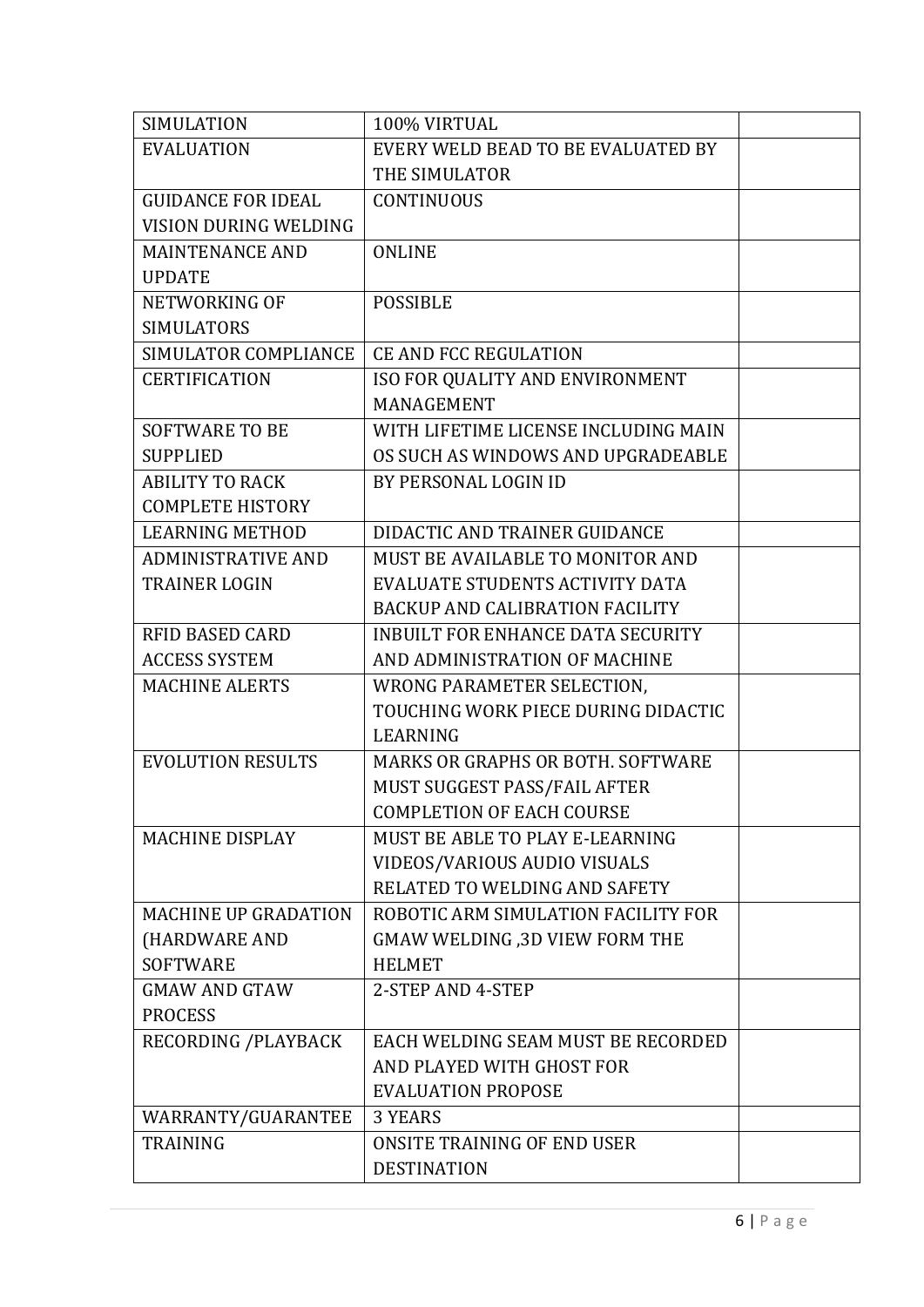| Name of the Machine: Welding Simulator (AUGMENTED REALITY)      |                                                                                                             |  |  |
|-----------------------------------------------------------------|-------------------------------------------------------------------------------------------------------------|--|--|
|                                                                 | Compliance<br>(Y/N)                                                                                         |  |  |
| <b>WELDING PARAMETERS IN THE SIMULATOR</b>                      |                                                                                                             |  |  |
| <b>INPUT SUPPLY</b>                                             | <b>SINGLE PHASE 230V</b>                                                                                    |  |  |
| <b>CURRENT RANGE - SMAW</b>                                     | 50A - 240A (2.5, 3.15 & 4MM ELECTRODE)                                                                      |  |  |
| <b>VOLTAGE &amp; CURRENT</b>                                    | 10V - 32V & 25A - 270A (0.8, 1.0, & 1.2 DIA                                                                 |  |  |
| <b>RANGE - GMAW</b>                                             | WIRE)                                                                                                       |  |  |
| <b>CURRENT RANGE - GTAW</b>                                     | 25A - 270A (2.0 & 2.4MM ROD)                                                                                |  |  |
| <b>WEIGHT OF THE</b>                                            | LESS THAN 20 KGS. STURDY & METAL BODY                                                                       |  |  |
| SIMULATOR UNIT                                                  | <b>DESIGN</b>                                                                                               |  |  |
| <b>WELDING PRACTICES IN THE SIMULATOR</b>                       |                                                                                                             |  |  |
| PROCESS SIMULATED                                               | SMAW, GMAW, FCAW AND GTAW                                                                                   |  |  |
| PHYSICAL WORKPIECES                                             | BUTT, FILLET, LAP, PIPE to PIPE AND PIPE<br>TO PLATE JOINTS                                                 |  |  |
| <b>WELDING POSITION</b>                                         | 1F TO 6F POSITIONS IN FILLET AND 1G TO<br><b>6G POSITIONS IN GROOVE</b>                                     |  |  |
| <b>WORKPIECE POSITION</b>                                       | <b>POSITION</b><br>FLEXIBILITY<br>TO TO<br><b>THE</b><br>WORKPIECE AT ANY PLACE (NOT FIXED IN<br>A LOCATOR) |  |  |
| THICKNESS OF BASE<br><b>MATERIAL</b>                            | 3MM, 6MM & 10MM                                                                                             |  |  |
| TORCH CONTROL - GMAW<br>& GTAW                                  | TWO STEP AND FOUR STEP CONTROLS                                                                             |  |  |
| <b>TORCHES - GMAW &amp;</b>                                     | EURO CONNECTOR - INDUSTRIAL TORCHES                                                                         |  |  |
| <b>GTAW</b>                                                     | (ANY REPUTED MAKE LIKE TBI, BINZEL,<br>ETC.)                                                                |  |  |
| <b>GTAW - FOOT PEDAL</b>                                        | GTAW FOOT PEDAL CURRENT CONTROL                                                                             |  |  |
|                                                                 | <b>FOR EASY OPERATION</b>                                                                                   |  |  |
| <b>WELDING SIMULATION IN THE SIMULATOR</b><br><b>TECHNOLOGY</b> | <b>AUGMENTED REALITY</b>                                                                                    |  |  |
| <b>SIMULATION</b>                                               | GREEN LEARNING WITH NO REAL ARC OR                                                                          |  |  |
| METHODOLOGY                                                     | <b>REAL FUMES.</b>                                                                                          |  |  |
| <b>WELD BEAD SIMULATION</b>                                     | CONTINUOUS ARC WITH WELD<br><b>BEAD</b>                                                                     |  |  |
|                                                                 | <b>FORMATION</b>                                                                                            |  |  |
| <b>VIRTUAL &amp; ACTUAL</b>                                     | OBJECTS<br>MUST<br><b>ACTUAL</b><br><b>THE</b><br>BE                                                        |  |  |
|                                                                 | <b>HARDWARE</b><br>AND<br><b>THE</b><br><b>SIMULATION</b>                                                   |  |  |
|                                                                 | IMAGES MUST BE VIRTUAL<br><b>OBJECTS</b>                                                                    |  |  |
|                                                                 | VISIBLE INSIDE THE SPECIAL REALITY<br><b>MASK</b>                                                           |  |  |
| <b>HARDWARE OBJECTS</b>                                         | HARDWARE OBJECTS ARE SMAW HOLDER,                                                                           |  |  |
|                                                                 | ELECTRODE, GMAW TORCH, GTAW TORCH<br>AND TIG FILLER                                                         |  |  |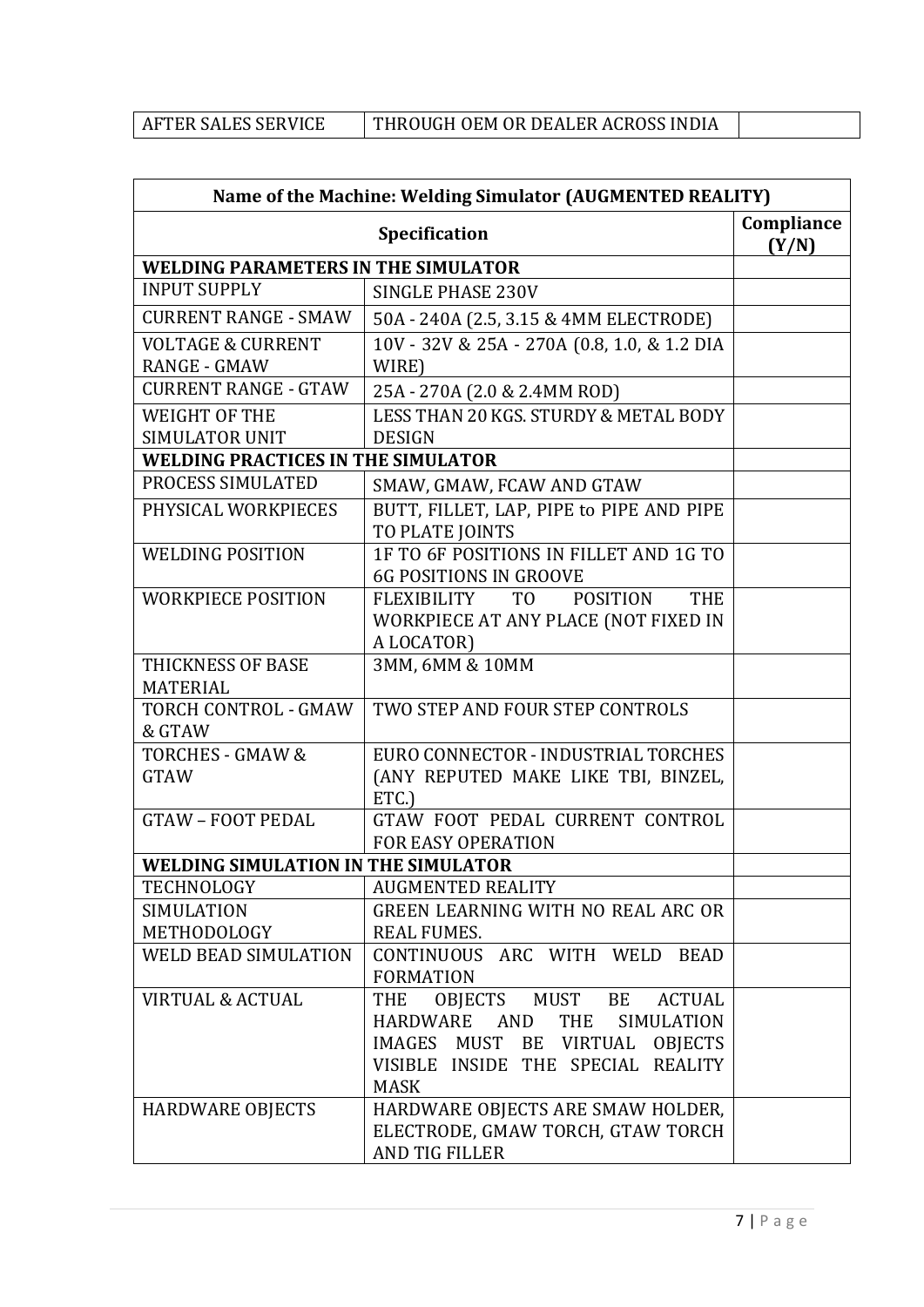| <b>SOFTWARE</b>            | 3D WELDING SIMULATOR SOFTWARE                            |  |
|----------------------------|----------------------------------------------------------|--|
|                            | ACCREDITED BY ANY INTERNATIONAL                          |  |
|                            | <b>WELDING SOCEITY</b>                                   |  |
| <b>WELDING PRACTICE</b>    | PRACTICE ON PHYSICAL WORKPIECE -                         |  |
|                            | MINIMUM 10 INCH LONG WELD BEAD                           |  |
| <b>SMAW WELDING</b>        | DURING SMAW WELDING PRACTICE,                            |  |
| <b>PRACTICE</b>            | PHYSICAL ELECTRODE (HARDWARE) TO                         |  |
|                            | BE USED AND THE SAME MUST RETRACT                        |  |
|                            | SIMULATIING THE CONSUMPTION OF                           |  |
|                            | <b>ELECTRODE</b>                                         |  |
|                            |                                                          |  |
| <b>GMAW METAL TRANSFER</b> | GMAW WELDING TO ACCOMMODATE                              |  |
|                            | SHORT AND LONG STICK OUT LIKE REAL                       |  |
|                            | WELDING. FIXED / LIMITED STICK OUT                       |  |
|                            | <b>NOT ACCEPTED</b>                                      |  |
| <b>GTAW WELDING</b>        | GTAW WELDING (TORCH & FILLER). THE                       |  |
| <b>PRACTICE</b>            | FILLER ROD (HARDWARE) WITH SKILL                         |  |
|                            | GUIDANCE FOR WORK AND TRAVEL                             |  |
|                            | ANGLE.                                                   |  |
| <b>WELDING SIMULATOR</b>   |                                                          |  |
| <b>GIUDANCE FOR</b>        | GREEN / RED SIGNAL INSIDE HELMET -                       |  |
| <b>PARAMETERS</b>          | CURRENT, VOLTAGE, ETC THE STUDENT                        |  |
|                            | MUST ALWAYS BE ABLE TO SEE IF THE                        |  |
|                            | PARAMETERS ARE CORRECT OR WRONG                          |  |
|                            | EVEN AFTER HE STARTS WELDING. THE                        |  |
|                            | SIMULATOR MUST HAVE INDICATORS TO                        |  |
|                            | GUIDE THE STUDENT. RED INDICATION                        |  |
|                            | HELP HIM TO ALTER THE PARAMETERS                         |  |
|                            | EVEN AFTER HE HAS STARTED WELDING.                       |  |
| <b>GIUDANCE FOR HEAD</b>   | GREEN / RED SIGNAL INSIDE HELMET -                       |  |
| <b>POSITION</b>            | HEAD TO WORKPIECE, UP/DOWN, ETC                          |  |
|                            | SIMULATOR MUST GUIDE THE STUDENT                         |  |
|                            | ON THE CORRECT HEAD POSITION                             |  |
|                            | THROUGH RED ARROWS INDICATORS ALL                        |  |
|                            | THROUGH OUT THE WELDING PRACTICE.                        |  |
| <b>GIUDANCE FOR SKILLS</b> | SIMULATOR TO GUIDE THE STUDENT ON                        |  |
|                            |                                                          |  |
|                            | ALL THE SKILL SETS LIKE: STICK OUT,                      |  |
|                            | PATH, ARC LENGTH, WELDING SPEED,                         |  |
|                            | WORK ANGLE AND TRVEL ANGLE. IN                           |  |
|                            | GTAW, IT MUST GUIDE ON THE WORK AND                      |  |
|                            | TRAVEL ANGLE OF THE FILLER ROD.                          |  |
| <b>WELDER VIEW</b>         | WELDER WILL BE ABLE TO SEE THE REAL                      |  |
|                            | WORKPIECE FROM INSIDE THE HELMET.                        |  |
|                            | AT ANY POINT DURING THE WELDING, HE                      |  |
|                            | MUST BE ABLE TO TOUCH / ROTATE /                         |  |
|                            | THE WORKPIECE<br>T <sub>0</sub><br>ADJUST<br><b>GAIN</b> |  |
|                            | COMFORT.                                                 |  |
| REALITY HELMET             | HD SCREEN HELMET - GOGGLE LESS VISION                    |  |
|                            | FOR USER COMFORT. STUDENTS                               |  |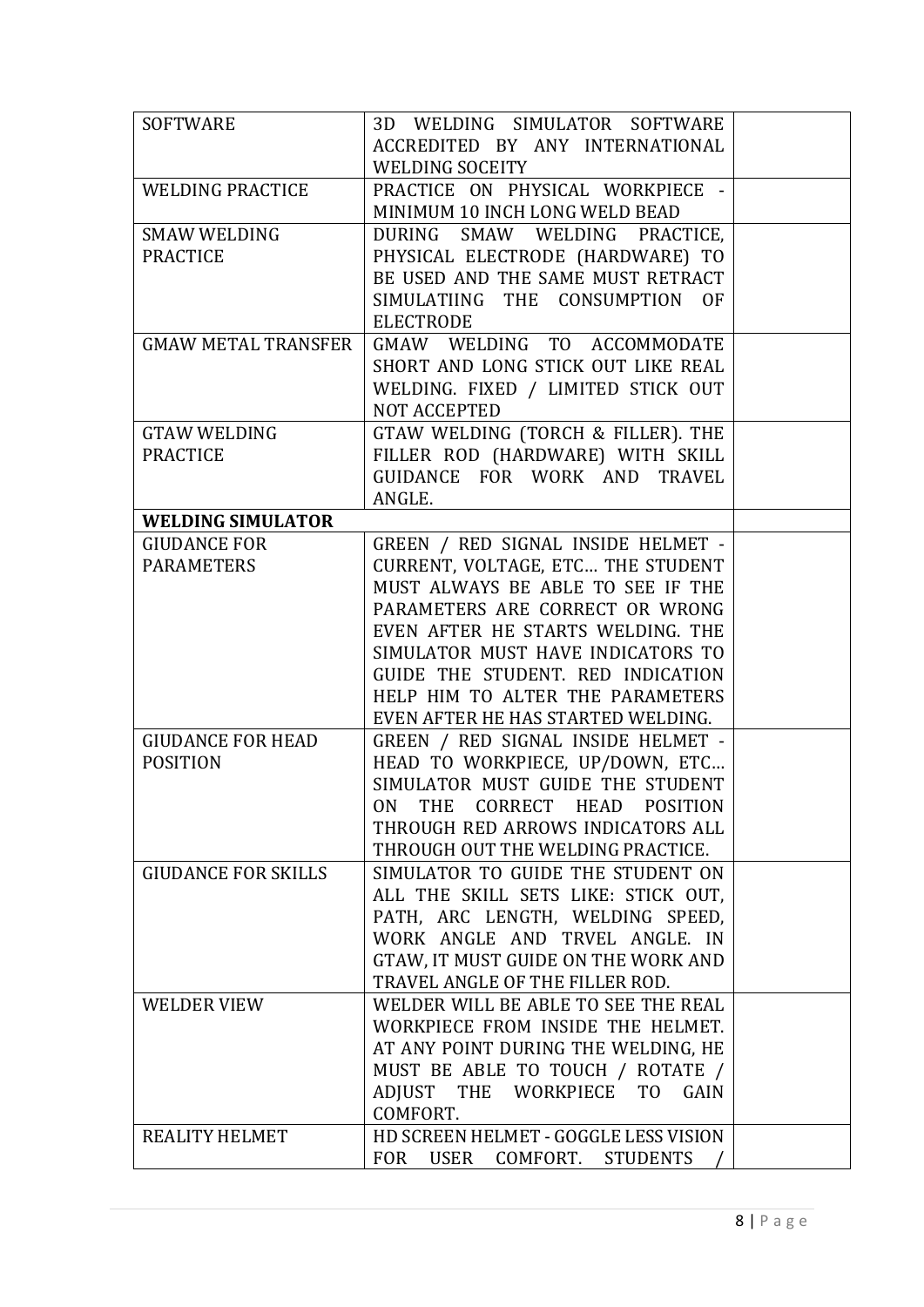|                                     | TRAINERS USING SPECTACLES MUST BE                       |  |  |  |
|-------------------------------------|---------------------------------------------------------|--|--|--|
|                                     | ABLE TO USE IT CONVENIENTLY.                            |  |  |  |
| WELDING ASSESSMENT IN THE SIMULATOR |                                                         |  |  |  |
| <b>SKILLS ANALYSIS FOR</b>          | GUIDANCE / ANAYSIS FOR ARC LENGTH,                      |  |  |  |
| <b>TORCH</b>                        | STICK OUT, SPEED, WORK ANGLE & TRAVEL                   |  |  |  |
|                                     | <b>ANGLE &amp; PATH</b>                                 |  |  |  |
| <b>SKILLS ANALYSIS FOR</b>          | GUIDANCE / ANAYSIS FOR WORK ANGLE                       |  |  |  |
| <b>GTAW FILLER</b>                  | <b>AND TRAVEL ANGLE</b>                                 |  |  |  |
| <b>DEFECTS ANALYSIS</b>             | POROSITY, SPATTER, BURN THROUGH &                       |  |  |  |
|                                     | <b>INCLUSIONS</b>                                       |  |  |  |
| <b>DISPLAY SCREEN</b>               | 32 INCHES OR ABOVE LED SCREEN                           |  |  |  |
| ON SCREEN EVALUATION                | VIDEO, GRAPH AND PERCENTAGE.                            |  |  |  |
| <b>VISUAL EVALUATION</b>            | HOLD THE WORKPIECE IN HAND AND                          |  |  |  |
|                                     | INSPECT. LIFT, ROTATE, TURN AND SEE                     |  |  |  |
|                                     | THE WELDING FROM ALL POSSIBLE                           |  |  |  |
|                                     | ANGLES.                                                 |  |  |  |
| <b>DUAL ACCESS</b>                  | ONLINE ACCESS FOR STUDENT PRACTICE                      |  |  |  |
|                                     | AND OFFLINE ACCESS FOR TRAINER TO                       |  |  |  |
|                                     | EVALUATE THE PREVIOUS PERFORMANCE                       |  |  |  |
|                                     | MUST HAPPEN PARALLELLY                                  |  |  |  |
| <b>ACCESS FROM EXTERNAL PC</b>      |                                                         |  |  |  |
| <b>FOLLOWING ACTIVITIES</b>         | ADD, EDIT & DELETE STUDENT NAMES                        |  |  |  |
| TO BE CARRIED OUT                   | ADD, EDIT & DELETE COURSES                              |  |  |  |
| FROM AN EXTERNAL PC.                | ADD, EDIT & DELETE MODULES                              |  |  |  |
|                                     | <b>UPLOAD OF PDF DOCUMENTS</b>                          |  |  |  |
|                                     | <b>CREATING OWN WPS</b>                                 |  |  |  |
|                                     | EVALUATION OF STUDENT PERFORMANCE                       |  |  |  |
|                                     | SUPPLIER TO PROVIDE COMPATIBLE                          |  |  |  |
|                                     | SOFTWARE FOR OFFLINE ACCESS TO THE                      |  |  |  |
|                                     | <b>TRAINER TO CARRY</b>                                 |  |  |  |
|                                     | OUT THE ABOVE ACTIVITIES THROUGH                        |  |  |  |
|                                     | <b>EXTERNAL PC</b>                                      |  |  |  |
|                                     | <b>KEY FEATURES FOR SAFETY, QUALITY, VALIDATION AND</b> |  |  |  |
| <b>AUTHENTICITY</b>                 |                                                         |  |  |  |
| <b>SAFETY REGULATIONS</b>           | COMPLY WITH CE AND FCC REGULATIONS.                     |  |  |  |
|                                     | COPY TO BE SUBMITTED.                                   |  |  |  |
| <b>OEM CERTIFICATE</b>              | <b>SPECIFIC</b><br><b>AUTHORISATION</b><br>TENDER       |  |  |  |
|                                     | LETTER TO<br>BE<br><b>SUBMITTED</b><br><b>FROM</b>      |  |  |  |
|                                     | ORIGINAL OEM OF THE<br><b>SIMULATOR</b>                 |  |  |  |
|                                     | <b>OFFERED</b>                                          |  |  |  |
| <b>STURDY DESIGN</b>                | SIMULATOR TO BE MADE OF STEEL                           |  |  |  |
|                                     | STRUCTURE AND NOT FROM NON METAL                        |  |  |  |
|                                     | (WOOD, PLASTIC, etc.)                                   |  |  |  |
| <b>ACCREDITATION</b>                | CERTIFICATE FROM ANY RECOGNISED                         |  |  |  |
|                                     | WELDING BODY (IIW, AWS, DVS, IWS,                       |  |  |  |
|                                     | ETC) TO BE SUBMITTED.                                   |  |  |  |